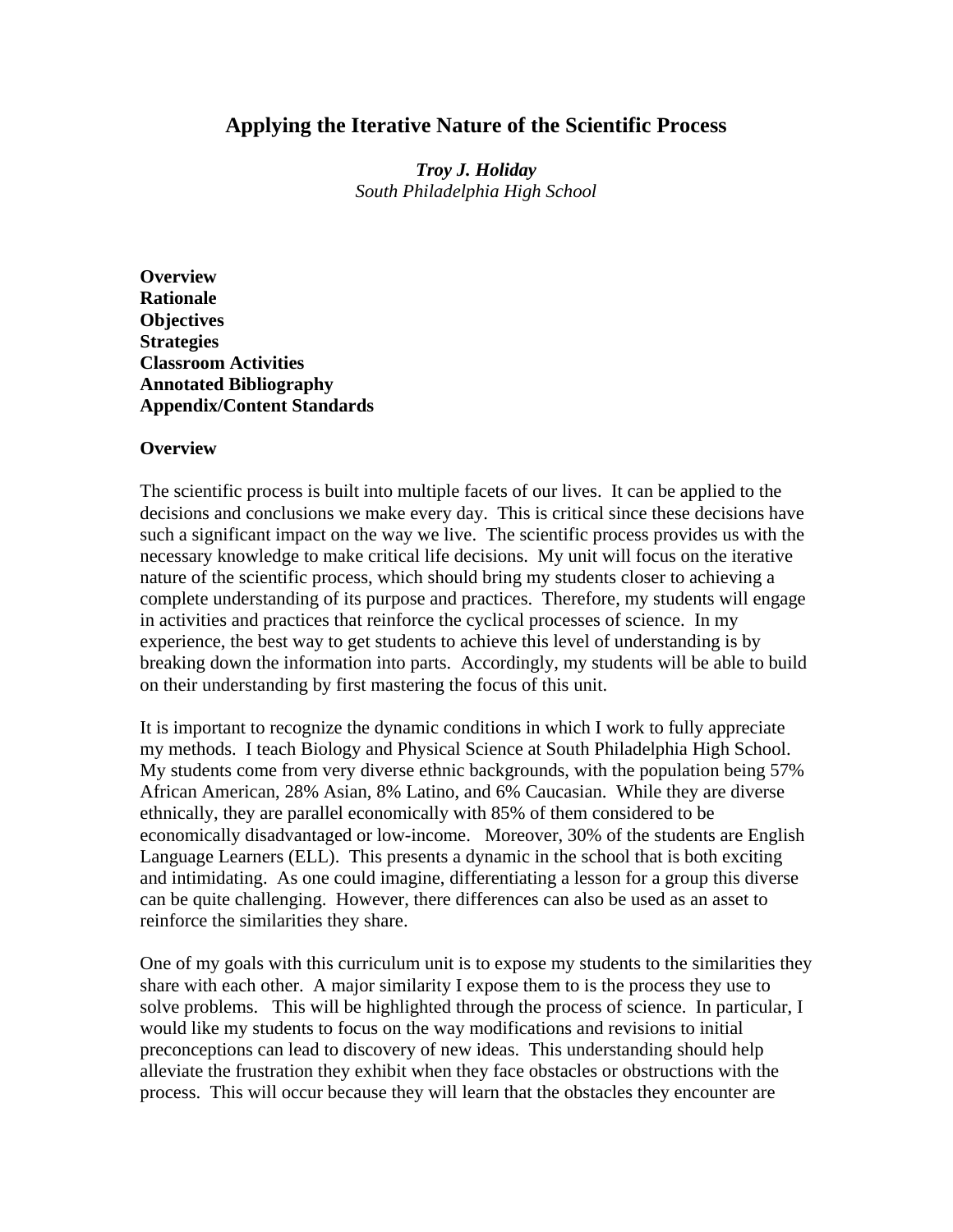mere steps along the way that must be followed to master the practices of the process. Utilizing this theme can help them strengthen their appreciation for the methods used to derive theories and laws. It will also help them identify that the process used for discovery is one that can be duplicated by anyone. Thus, reinforcing the idea that the scientific process is universal and repetitive. Optimistically, they will be able to relate the concepts to their own lives and recognize when the process is applicable.

Thus far, my research leads me to believe that the iterative practice of the scientific process is quite effective when used to solve problems and make discoveries. Since discovery and problem solving are a major part of what science is about, focusing on these ideas will help students make sense of the process. It is effective because it establishes that a cycle is the mechanism for the process. The behavior of a cycle reinforces the idea that there is a pattern the process follows. Theoretically, a pattern implies that the same event or behavior will be repeated over and over infinitely. In regards to science, it is not that the same exact procedures will be followed but that general process will be repeated with modifications and revisions included until theories or laws are established. More specifically, the iterative practices in this unit will help them understand how the conclusions of one experiment can lead to the purpose or question that begins another experiment. Ideally, this pattern could go on forever, continuing to produce experiments that lead to discovery.

I expect to accomplish this by aligning my curriculum unit with several common core standards from the School District of Philadelphia. The standards will serve as a tool of guidance facilitating the execution of each stage of the unit. It will also provide the necessary structure to keep pace with the district's scheduling and timeline. The content of the unit will not focus on anyone of these particular standards but touch on all of them at any point throughout the unit, thus giving the students a complete understanding of the material. If executed correctly, each standard should reinforce the idea that science is iterative by nature eventually leading to the discovery of the theories and laws that govern our life. The list below identifies the standards will be used throughout the unit to ensure that students are achieving mastery of the content:

3.1.10.A: Discriminate among the concepts of systems, subsystems, feedback and control in solving technological problems.

3.1.10.C: Apply patterns as repeated processes or recurring elements in science and technology.

3.2.10.C: Apply the elements of scientific inquiry to solve problems

#### **Rationale**

There are many concepts that are critical to understanding the scientific process. These concepts lay the foundation for discovery and advancement in the fields of Science. To appreciate the scientific process, students must be able to identify the all the important parts of the process, and in return, relate those parts to the significance of the whole or entirety of the process. It is difficult to argue that the scientific process is irreducibly complex, however there is no denying that most conclusions in the process depend heavily on the different parts leading up to the end results of the process. With that in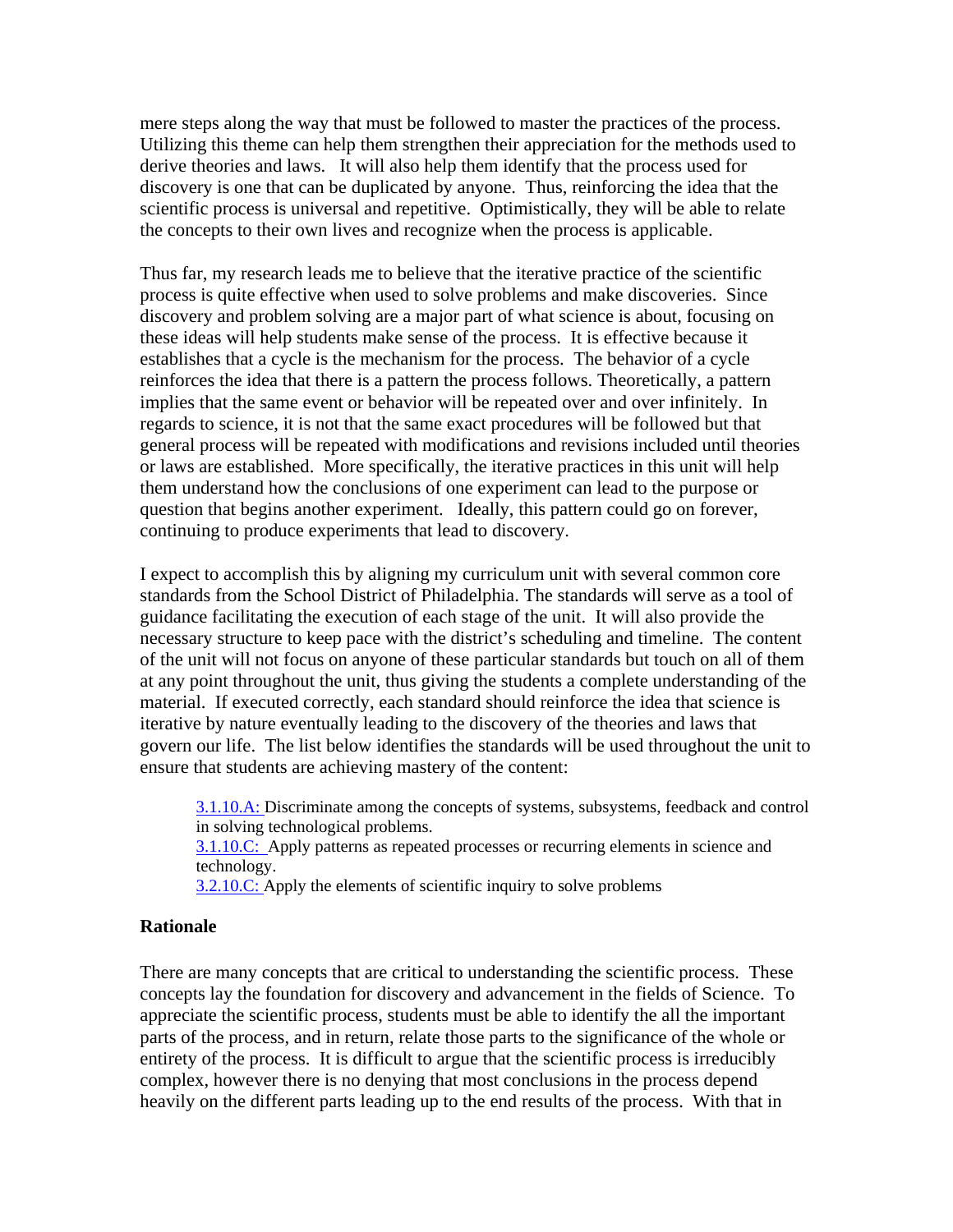mind, my students will focus on how those individual parts build on each other until a summative concept is realized, thus demonstrating the iterative nature of the scientific process. The iterative practice, inherent in the scientific process, is an essential practice for Scientist. It allows Scientist to build on the own experiences and interpret the significance of their findings (Oppermann, 2013).

The iterative practice also has many other applications that my students may find useful in life. Examples of the iterative process can be found throughout many different facets of our lives. This makes the iterative process an essential tool for learning in general rather than just an effective tool Scientist can use for discovery and interpretation. Many approaches for understanding science do not emphasize the iterative process as a "learning process" (Oppermann, 2013), rather it is presented as a tool to be used for data analysis.

Learning can take place in many forms and places. It happens planned and unplanned, controlled and uncontrolled, consciously and unconsciously, singularly and collectively (Oppermann, 2013), but no matter how learning occurs it must be completed with steps that build on each other to produce a deepened understanding of the idea. The steps form a cycle of processes that are continually modified and revised until and theory or law is established. Therefore, learning is an iterative phenomenon; it evolves step by step using early knowledge for later understanding (Oppermann, 2013). To achieve the highest level of learning a student must be able to perform this practice on their own, based on their own experiences. A student is less likely to forget the information they teach themselves or information that is taught to them by their peers. This could be due to the fact that a substantial part of learning does not happen during instruction but during task performances (Oppermann, 2013). Accordingly my students will come to understand the iterative process through multiples examples and applications from their own experiences and other real world applications.

Now that the significance of the iterative process is established, I feel it is important to explore the question of how and when the process can be applied. The first question, of how it can be applied, can be summarized in three steps that I will explain below. These steps will ensure that the iterative practice is being used appropriately.

Initiating the process with one trial or experience will provide my students with rudimentary knowledge about errors, challenges, and solutions. However, one trial or experience is not sufficient for full understanding and which makes the person more likely to forget the key concepts. To avoid forgetfulness the experience has to be reinforced and extended by re-use in identical or similar situations (Oppermann, 2013). This produces skills that my students will be able to use throughout their lives. However, if the process is not done correctly the skills will be lost. It also helps them understand how revisions to initial preconceptions lay down the foundation for discovery, by strengthening your process skills.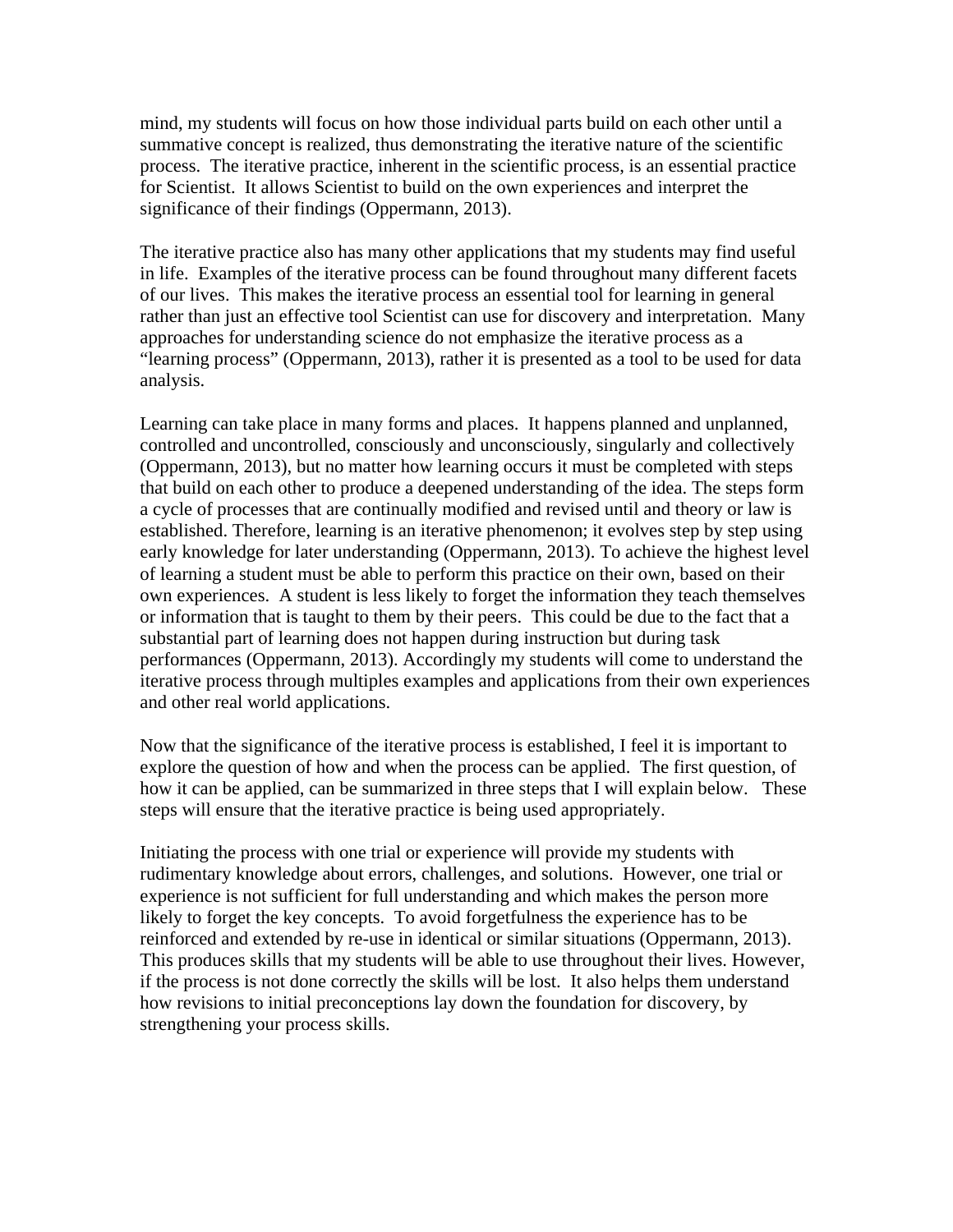Avoiding the loss of critical skills can be achieved by adhering to these three steps or learning stages (Oppermann, 2013):

- 1) **Cognitive Stage:** During this stage an individual learns about basic skills through instruction and observation
- 2) **Associative Stage:** During the stage an individual practices a skill until it becomes smooth and accurate
- 3) **Autonomous Stage:** In this stage an individual performs skill essentially without attention

The Cognitive Stage would involve me directly instructing the students on foundations of the process. In my unit, this will include an introduction to the steps of the scientific method, the definition of each step, along with examples of how these steps look when executed. The Associative Stage will play out in the unit by having the students perform much practice of the skills learned in the cognitive stage. This will include multiple activities and investigations that build on each other with modifications to preexisting procedures. They related skills will be developed from what they learned in the cognitive stage. Students may then continue to execute experiments until they have completed the experiments at a proficient level. If students happen to achieve the concluding, autonomous stage, the student will be able to perform the skills like its second nature. For this unit, that may resemble students engaged in investigations without the facilitation of myself or any other teacher.

Students who reach this stage will have mastered the skills necessary to become proficient. I intend to use these stages to reinforce the skill of the using the iterative process. If achieved my students will have learned a skill that will be used throughout their lives.

Studies have shown that the role of iteration in qualitative data analysis, not as repetitive mechanical task, but as a reflexive process, is key to sparking insight and developing meaning. The meaning of reflexive is this context refers to cyclical nature of the process. The loop-like pattern begins with multiple rounds of revisiting the data as additional questions emerge. As that stage of the process unfolds, the identification of new connections begins to be unearthed. This should lead to more complex explanations, which guide the process of reflexivity. When these events develop they produce a deepened understanding of the material. Thus, fundamentally, it is an iterative process (Srivastava, 2013). Scientifically, this would provide you with the necessary tools to appropriately interpret the meanings of the data you have collected.

There are some scientists that believe that inductive analysis (the patterns, themes, and categories of analysis that come from the data, or emerge out of the data, rather than being imposed on prior to data collection and analysis) is the key to interpreting data. However, newer more progressive studies have shown that patterns do not emerge on their own, they are driven by what the inquirer wants to know and how the inquirer interprets what the data is telling him or her according to subscribed theoretical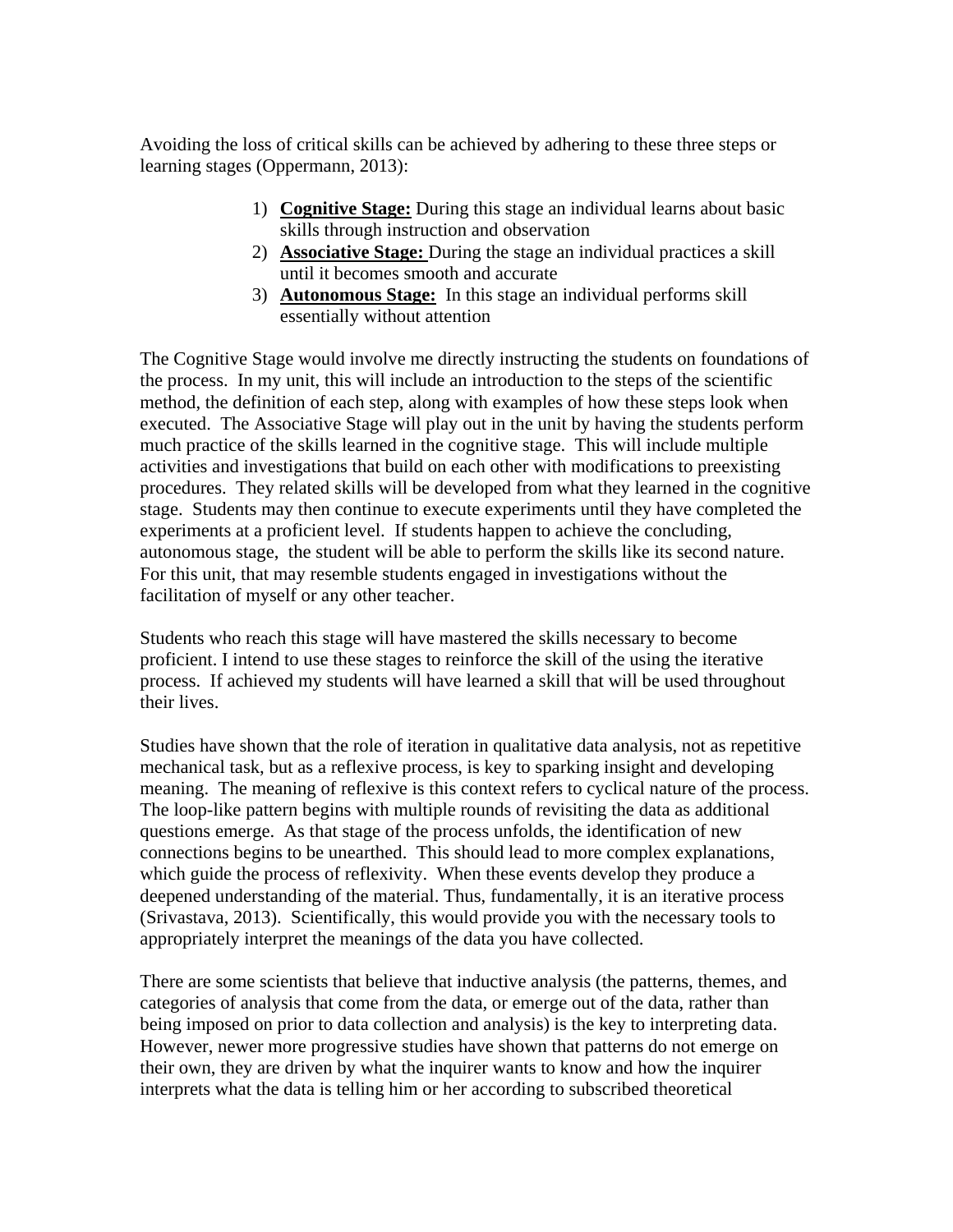framework (Srivastava, 2013)… This makes the process more reflexive than objective when applying analytical procedures. If the process is continued, it should progressively lead to refined focus and understandings (Srivastava, 2013).

The effectiveness of the iterative process can be demonstrated in this real-world application diagramed below (Srivastava, 2013):



We can see from this model that each subunit depends on the next subunit to function. If one subunit were to be removed from the process, it could have dramatic impact on the effectiveness of the overall process. Again, we see the idea of something behaving as if it were irreducibly complex, depending on each of its parts to function.

In the example above, the households depend on the schools to educate their children; in turn the schools depend of the state to provide the resources the children need to be educated. Reversing the order of that process, we see that the state provides resources to the schools, which in turn educate their children, helping to improve the overall household.

To truly make the process iterative and more efficient, modifications must be implemented. An example of a modification could be the type of resources that are provided. Theoretically, the iterative nature of this process would allow for the appropriate resource to be identified and utilized. This could be measured by the effectiveness of any of the subunits in the process. Understanding the many applications of the iterative process, like the example aforementioned, will increase my students understanding of the scientific process until they can achieve a level of mastery.

While the process demonstrates how the iterative can work in a real-world application, this model can easily be applied to the framework of the scientific process. The diagram below demonstrates the intricate cycles that are possible because of the iterative nature of the scientific process.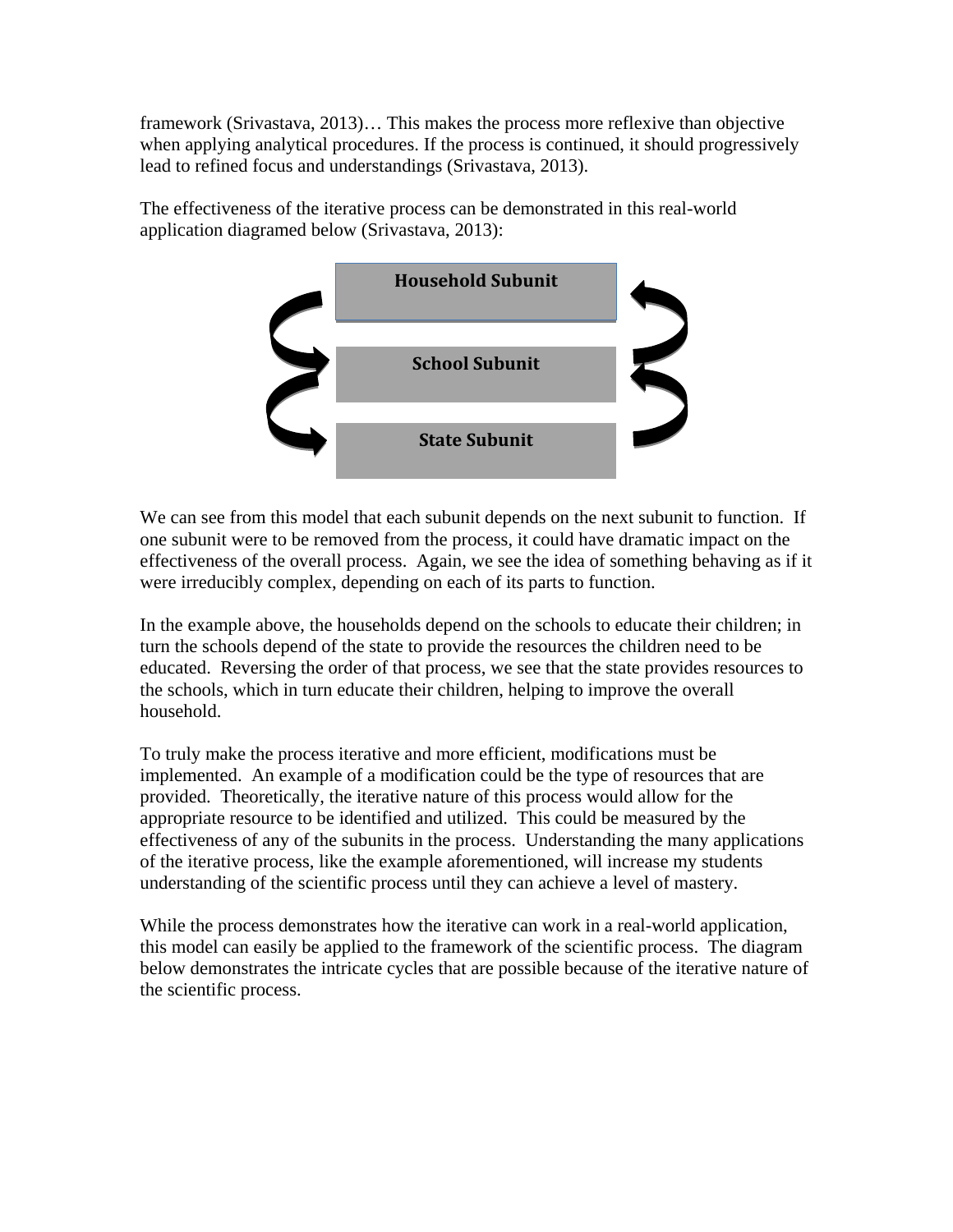

(Figure from http://undsci.berkeley.edu/article/0\_0\_0/howscienceworks\_2)

After reviewing the diagram, the iterative nature of the scientific process should be evident. It should become clear, that there are many opportunities for iteration throughout the process. This provides the teacher with a great amount of versatility when establishing what lessons to use when teaching the material. For the purposes of the unit, I will focus on a more simplified version of this method, which can be expressed in the following model:



(Figure from [http://static.ddmcdn.com/gif/scientific-method-17.jpg\)](http://static.ddmcdn.com/gif/scientific-method-17.jpg)

This more simplified version will be easier for my students to understand, helping them to relate all the different stages to each other. I also favor this version because it leaves open the opportunity for students to identify critical steps that may have been left out. By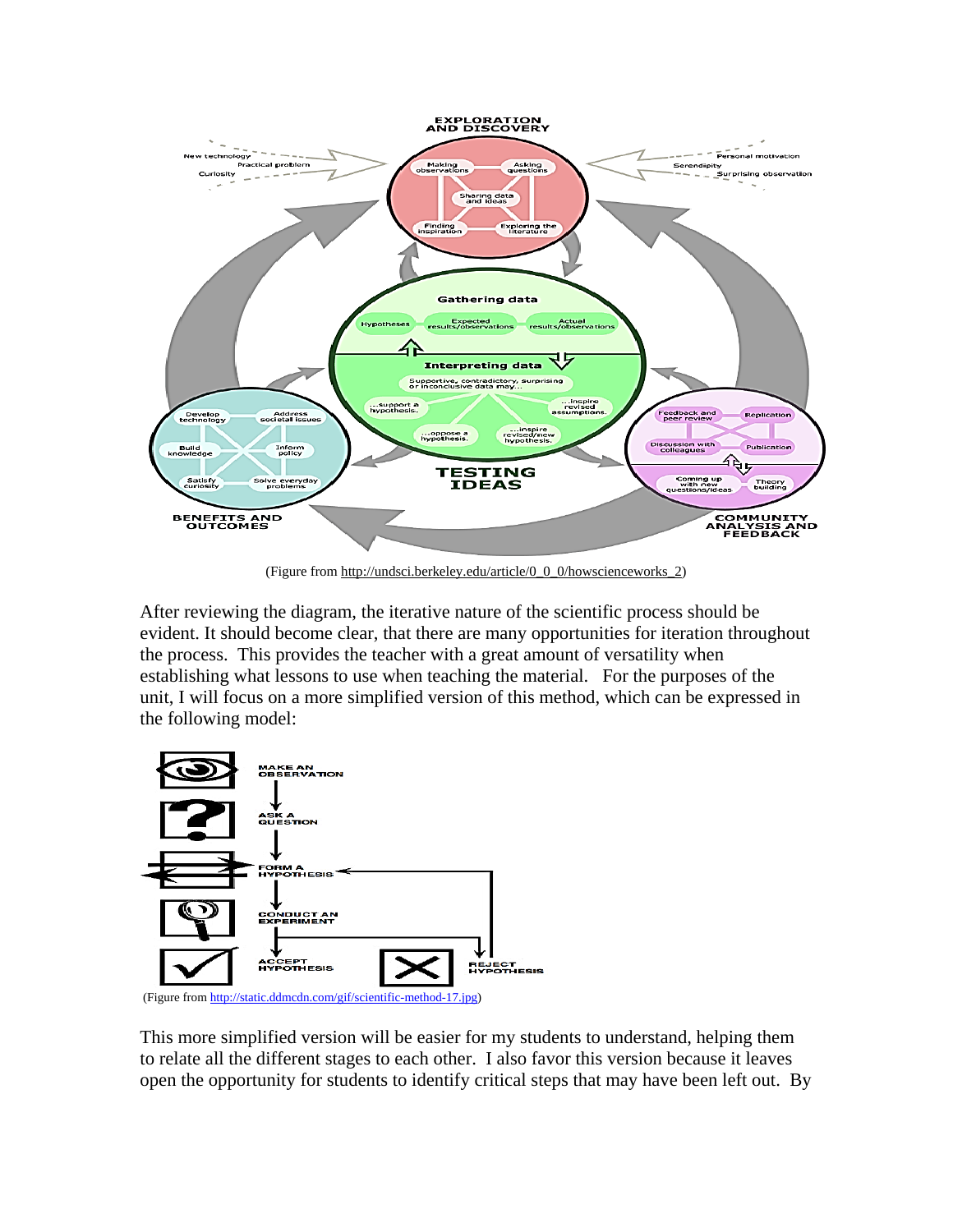identifying critical steps that have been omitted, or steps that can be substituted, the students are increasing their understanding of the process.

# **Objectives**

My objectives for this unit are focused on my students understanding the iterative nature of the scientific process by utilizing very useful practices of the process. For this to occur, a few goals must be met. First, my students must be able to provide a summary of the scientific process. Next, they must be able to relate the process to real world application. Thirdly, complete several activities that will reinforce the major ideas related to the iteration in the process. The activities will be built directly into their experiments, seamlessly integrating all the objectives of the unit. If all of the objectives can be met then the overarching theme of the unit will be achieved. Students will have will have developed a mastery of a critical concept in scientific inquiry. In addition, I will address some more broad and general objectives that align with the PA standards. Throughout this section of the unit, I will elaborate on how the state standards more specifically align with my own objectives. Listed below are the four state standards that will be addressed in this unit:

[3.7.10.B:](https://phila.schoolnet.com/StandardDetail.aspx?content_id=b0f882b5-c562-4c94-aefc-e6f608f3da75&referrer=%7e%2fAlign%2fCurriculumDetail.aspx%3fcontent_id%3dBB31CA58-6148-4D7B-915A-A4D10579F725%26curr_nav_id%3d3%26referrer%3d%257e%252fAlign%252fMaterials.aspx%253fcontrol%253dCurriculumSearchControl.ascx) Apply appropriate instruments and apparatus to examine a variety of objects and processes.

[3.2.12.C:](https://phila.schoolnet.com/StandardDetail.aspx?content_id=8d35a297-b822-4057-87f5-7f83b4014b1f&referrer=%7e%2fAlign%2fCurriculumDetail.aspx%3fcontent_id%3dBB31CA58-6148-4D7B-915A-A4D10579F725%26curr_nav_id%3d3%26referrer%3d%257e%252fAlign%252fMaterials.aspx%253fcontrol%253dCurriculumSearchControl.ascx) Apply the elements of scientific inquiry to solve multi-step problem [3.2.10.B:](https://phila.schoolnet.com/StandardDetail.aspx?content_id=1f1c5b2e-0be1-452f-860c-51ba337fb00c&referrer=%7e%2fAlign%2fCurriculumDetail.aspx%3fcontent_id%3dBB31CA58-6148-4D7B-915A-A4D10579F725%26curr_nav_id%3d3%26referrer%3d%257e%252fAlign%252fMaterials.aspx%253fcontrol%253dCurriculumSearchControl.ascx) Apply process knowledge and organize scientific and technological phenomena in varied ways.

[3.2.12.B:](https://phila.schoolnet.com/StandardDetail.aspx?content_id=b47d9a11-b286-4506-a38b-19167e38dd3e&referrer=%7e%2fAlign%2fCurriculumDetail.aspx%3fcontent_id%3dBB31CA58-6148-4D7B-915A-A4D10579F725%26curr_nav_id%3d3%26referrer%3d%257e%252fAlign%252fMaterials.aspx%253fcontrol%253dCurriculumSearchControl.ascx) Evaluate experimental information for appropriateness and adherence to relevant science processes.

PA Standard 3.7.10.B

This standard will align with my curriculum in a very direct way. This is because students will be constantly engaged in the use of testing instruments and equipment throughout the unit. They will use these resources to test for the different molecules that exist in foods. Examples of some typical resources we will use include: Indicator solutions, test tubes (or any container for testing), stirrers, gloves, etc.

In addition, these tools will be used to develop their skills with instruments that are used in science applications. The more practice and exposure my students receive the closer they will get towards achieving proficiency in science. The will become comfortable with the tools and begin to understand their significance to the iterative process.

PA Standard 3.2.12.C

Iteration is the overarching theme of the unit; therefore the unit gives a large amount of focus to highlighting the objectives of that theme. This standard will receive more attention than the others since it is the most closely related to my overarching theme.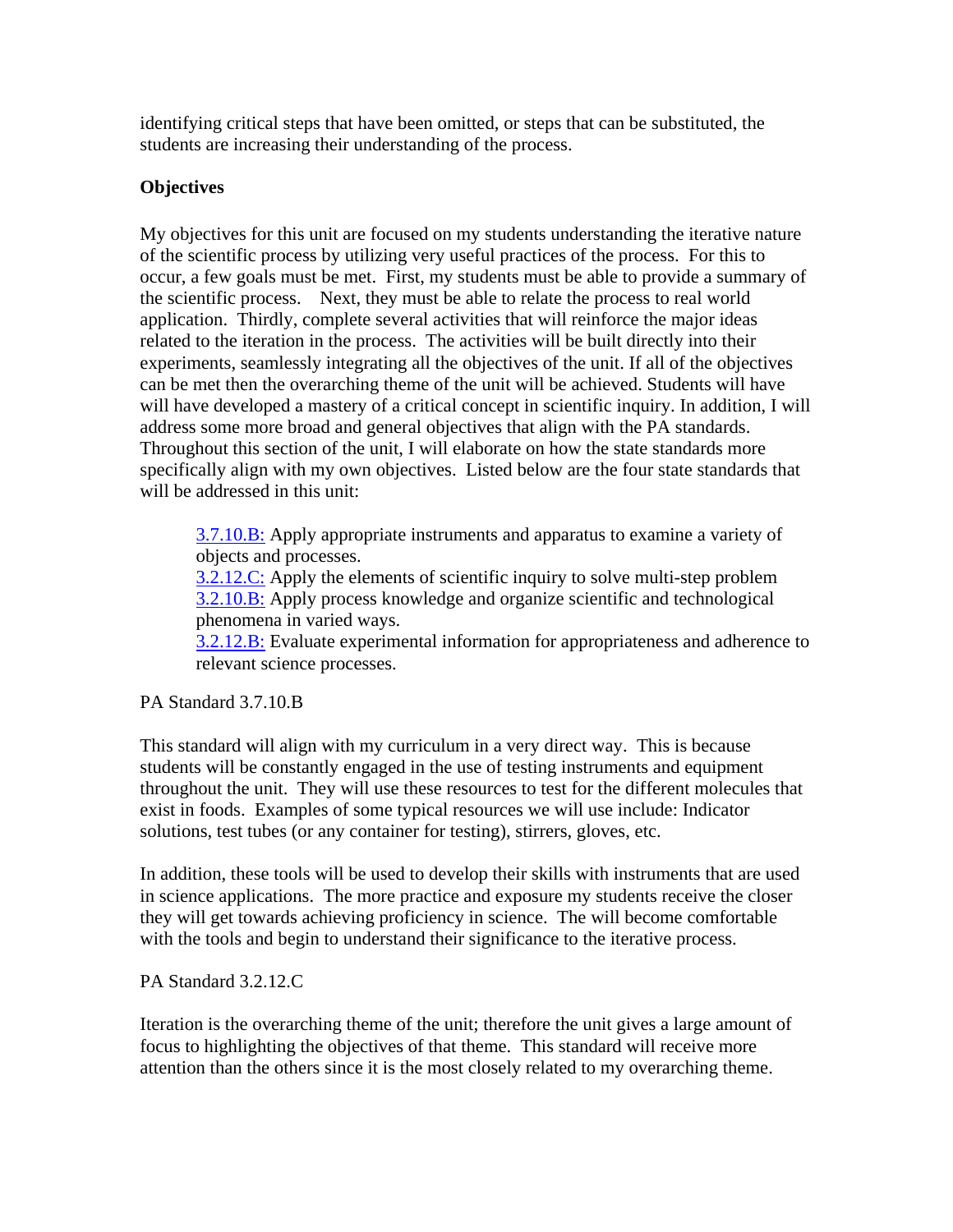Constant exposure to this theme is intended to produce a deep understanding that will be able to use in all their experiences with science.

All activities in the unit will use scaffolding techniques to reinforce many of the major concepts. This will teach my students the importance of using multi-step methods to solve problems. Each step will emphasize an essential skill necessary to master the scientific process. As they develop each skill they will become more and more proficient with the process. By the end of the unit, students should have a more robust understanding of the scientific process, particularly how the steps of the process form a never-ending cycle of inquiry.

PA Standard 3.2.10.B

During the unit, there will be several instances where students will collect data. The collection of this data will help support their hypotheses and conclusions they derive from each experiment. Relating the results to the hypotheses will help students see the significance of using data to support their ideas. After making that connection, my students will organize their conclusions to explain the observed results from their experiments. They should also recognize that, often results and conclusions lead to more questions reinforcing the iterative nature of science.

PA Standard 3.2.12.B

The experimental information collected in this experiment will also be used to confirm the significance the iterative process in science. Since, this is the overarching theme of the unit, relating the beginnings of experiments to the ends, and the ends to new beginnings, reinforce the theme giving students a deeper understanding of the process works. Again, I will reiterate (no pun intended), that the more my students are exposed to the nature of the process, the more comfortable they will become applying it in various ways. Accordingly, each one of the aforementioned objectives has many common attributes. By connecting all the objectives to the iterative process they will ensure they have developed an understanding they will be able apply in all facets of their life.

# **Strategies**

There is a Chinese proverb that states, "I hear and I forget, I see and I remember, I do and I understand." I believe this accurately summarizes my approach to this unit in many ways. The proverb suggests that, learning by doing, is an effective method that can be used for understanding. It also highlights the immediate need for a hands-on approach in science teaching (Huary, 2013). Studies have shown that without this approach students struggle when relying on rote memorization during state tests. When students must rely on memory and abstract thought, their creativity and learning become restricted (Huary, 2013). By actually doing and experiencing science, students develop critical thinking skills. Ultimately, avoiding these strategies can lead students to poor performances on state exams.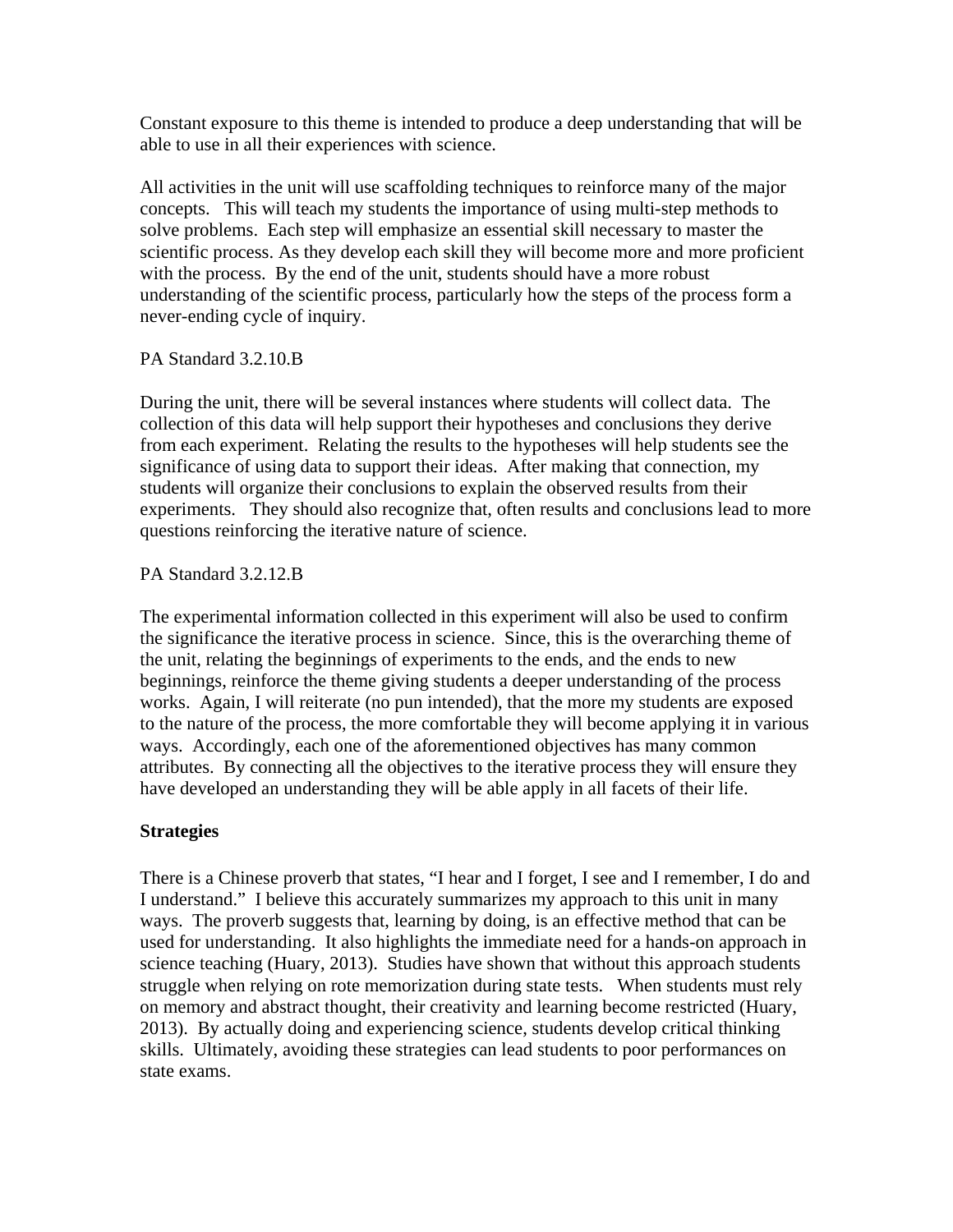More specifically, I intend to use the hands-on approach for teaching since I feel it best demonstrates the iterative nature of scientific process. I selected this style because, in my experience, it's one of the best methods for learning, particularly in science. It is my belief that, teachers who embrace hands-on learning in science doing a better job of endorsing student-centered instructional approaches (Huary, 2013). Student-centered approaches give students responsibility and encourage them to be accountable for their work. In turn, accountability will help them sustain their motivation to learn science. Hands-on learning also helps to differentiate the lesson by presenting different methods of learning. This can be helpful with English Language Learning (ELL) students, students with auditory deficiencies, or behavioral interference, because the students become part of the process and not just spectators (Huary, 2013). Studies have shown that there are many more benefits to using hands-on learning, however to avoid being convoluted and explain them all, I have listed them below for reference (Huary, 2013):

- Increased Learning
- Increased Motivation to Learn
- Increased Enjoyment of Learning
- Increased Skill Proficiency, Including Communication Skills
- Increased Independent Thinking and Decision Making
- Increased Perception and Creativity

The format for this approach will play out very similar to a case study that addresses the specific question, "What is our food made of (molecularly)?" The more essential features included in unit, involve an investigation that was borrowed from my seminar leader, on starches and proteins. Information and procedures from this investigation can be found at [http://serendip.brynmawr.edu/sci\\_edu/waldron/#starch.](http://serendip.brynmawr.edu/sci_edu/waldron/#starch) Specifically, activities 1 and 2 in my unit are derived from this resource. The notable features this resource presents include, taking on a question and working cooperatively to come up with a plausible answer, making hypotheses and then revising and modifying those hypotheses, and then using various scientific tools to analyze and interpret the collected data. My intention for this unit is to use the answers to the questions as inspiration for new questions, taking them in a new direction of experimentation. These methods should reinforce the iterative nature of the scientific process.

The hands-on approach to learning will be established throughout the entire unit. Multiple activities will encourage this style of learning until they have a proficient understanding of the iterative nature in science inquiry. According to Jean Piaget, the Swiss philosopher and psychiatrist, it should be mandated that the learning environment should be rich in physical experiences (Huary, 2013). His research and my own experience have both help lead me to the same conclusion.

One way in which the approach will be demonstrated is by having the students collaborate with each other to answer the same questions. If achieved, everyone is engaged in a similar set of experiences, so everyone can participate in discussions on a level playing field, regardless of their socio-economic status (Huary, 2013). This is of particular importance to my unit since my student demographic is very diverse.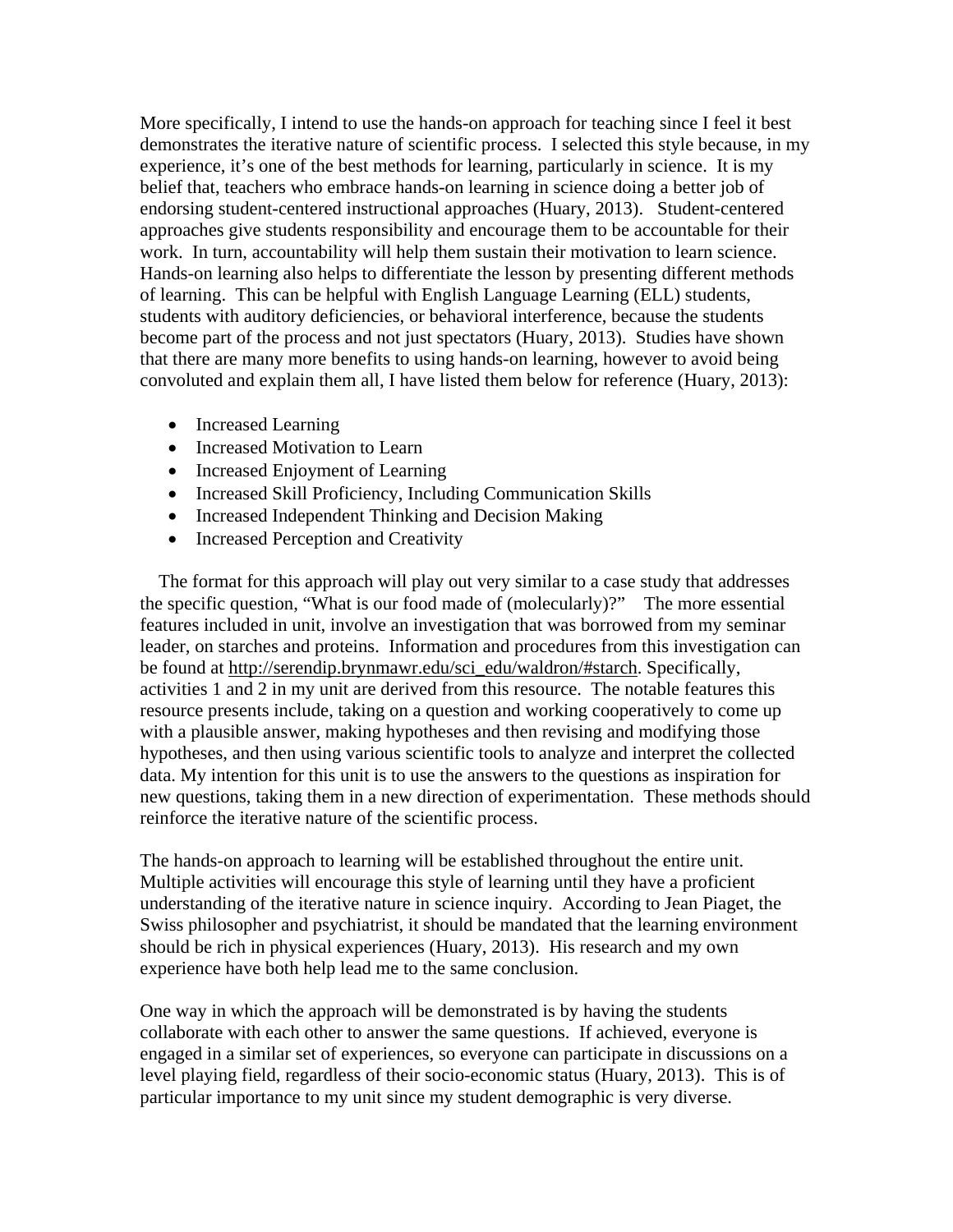Another way in which the approach can be utilized is by performing experiments on the questions that they raise. Performing experiments will engage students in multi-step processes used to answer questions. This causes students to rely on evidence instead of upon authority (Huary, 2013). Most students live in a world where most learning is conducted authoritatively; therefore it is refreshing for students when they are removed from that environment.

The last representation of the hands-on approach, stems from the research my students will complete as they perform their experiments. The research will assist them with completely understanding the purpose and relevance of the unit. It should also encourage new questioning because when students carry out their own experiments, they become very familiar with the events and variable involved. Coincidentally, this also promotes cause and effect thinking, which is an essential skill that can be used to understand how science is an iterative process.

In conclusion, the benefits of this approach seem to be more than sufficient justification for promoting hands-on learning. Besides helping students remember material better, feel a sense of accomplishment and be able to more easily transfer those experience to other learning situations (Huary, 2013), the approach makes science fun for both the student and teacher.

### **Classroom Activities**

# Activity 1 **Objectives**

By the end of this lesson students should understand how to apply elements of scientific inquiry to solve multi-step problems. They will also apply the appropriate instruments and apparatus to examine a variety of objects and processes. The processes will allow them to make initial hypotheses, collect data, and then analyze the results. They will then take the results and modify their hypotheses as necessary. They will begin to understand that some or all foods derive from animals, or some or all foods derive from plants, or some foods derive from both animals and plants. Completion of these objectives will bring my students closer to understanding how the process of science is iterative.

### Anticipatory Set

Students will be introduced to the investigation for the day by drawing on previous background knowledge about organic and biochemical compounds. They will answer the prompt, "Explain how Biochemical compounds provide the foundation for life." After explaining their answers, students will share their answers and engage in a class discussion. Prior to this lesson, my students will have had instruction on the molecules and compounds that are found in the body along with how they make up the building blocks of life. This should provide a rich discussion on the significance of these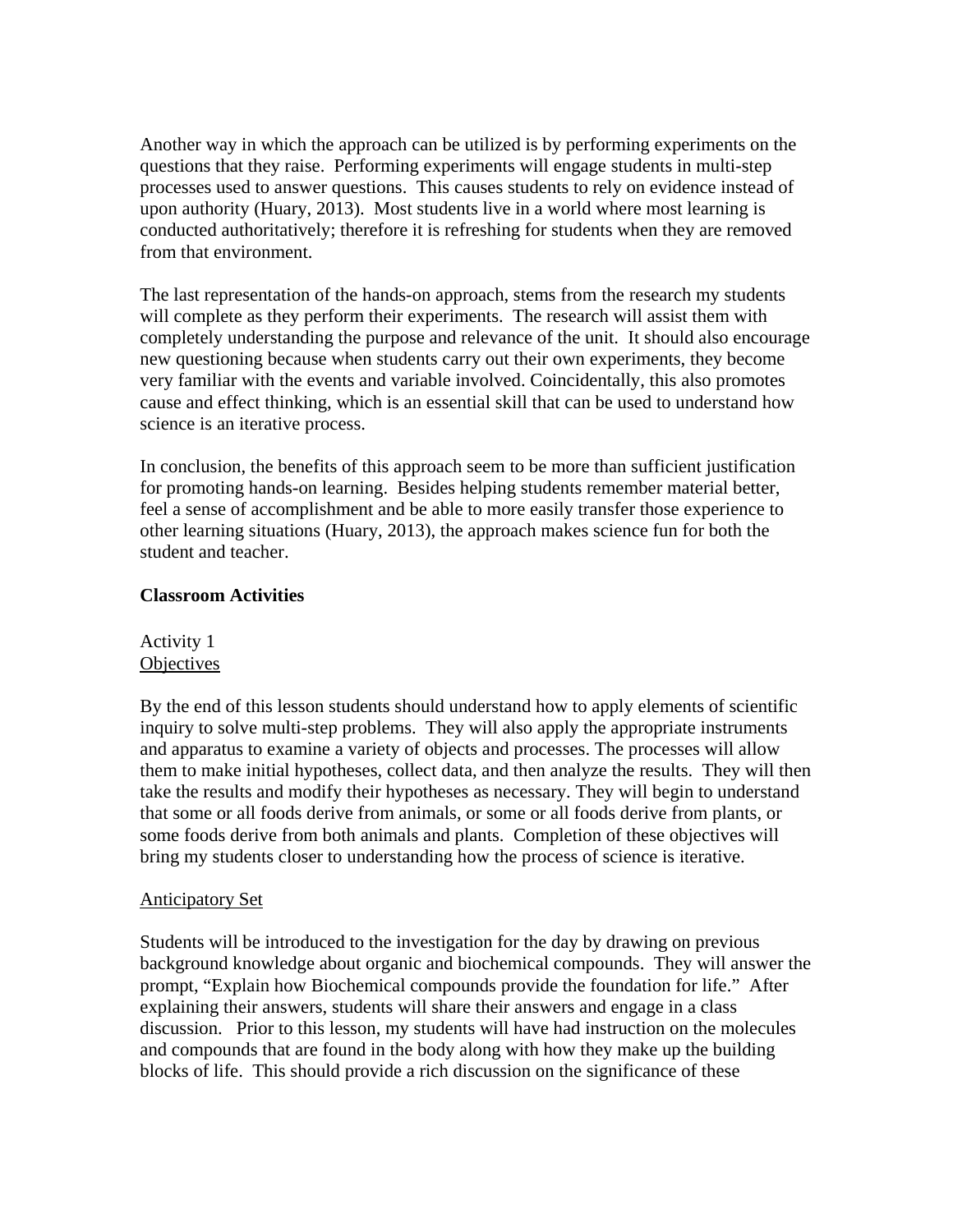compounds and what life would be like without them. Completing this part of the lesson should take from 5-7 minutes.

# Direct Instruction

Following the anticipatory set, students will be introduced to the question that will guide them through the investigation. They will be told that the day's investigation focuses on the polymers, starch and proteins. They will then be asked to come up with questions about what they would want to know about starches and proteins and share them with the class. Before they begin their investigation, we will review what a starch and protein are and why they're essential for life. This should help them come up with a variety of questions that will guide their investigation, such as, "Which types of foods contain starch and what types of foods contain proteins?" If they cannot come up these questions on their own, it will be provided for them. They will then group together and develop hypotheses about which foods contain these polymers along with an explanation as to why they think so. After a brief discussion of their hypotheses, students will be given another question, such as, " What types of ways can we test for these polymers?" Once they have developed their own procedures, they will share them with the class. Then, as a class, we will decide what the actual procedures will be for everyone to follow. Following a discussion of this question, we will engage ourselves in the investigation. This part of the lesson should last approximately 15 min.

# Guided Practice

The next part of the lesson will have the students use the supplies given to complete the investigation. I will model, for the students, how to complete the essential steps of the procedure. In addition, students will assign a specific role to each member of their group, whether it be a scribe, presenter, or doer of the experiment. With each member having a role, they will proceed with the completion of the investigation. This section should last approximately 5 minutes.

# Independent Practice

My students will use a handout with the investigation procedures to complete the investigation. The procedures, along with other important information about the investigation, can be found in the following

website, [http://serendip.brynmawr.edu/sci\\_edu/waldron/#starch](http://serendip.brynmawr.edu/sci_edu/waldron/#starch). In that information, you will find detailed instructions about what indicators are used and when to use them, what samples will be utilized, along with the instructions for how to execute the procedures for the investigation. Next, I will assign each group a specific task and they will proceed to record the results of the investigation. This step of the lesson should last for 20 minutes.

# Closing

To conclude the lesson students will share their results with the class and discuss the implications. Each student will then revise their original hypothesis based in the results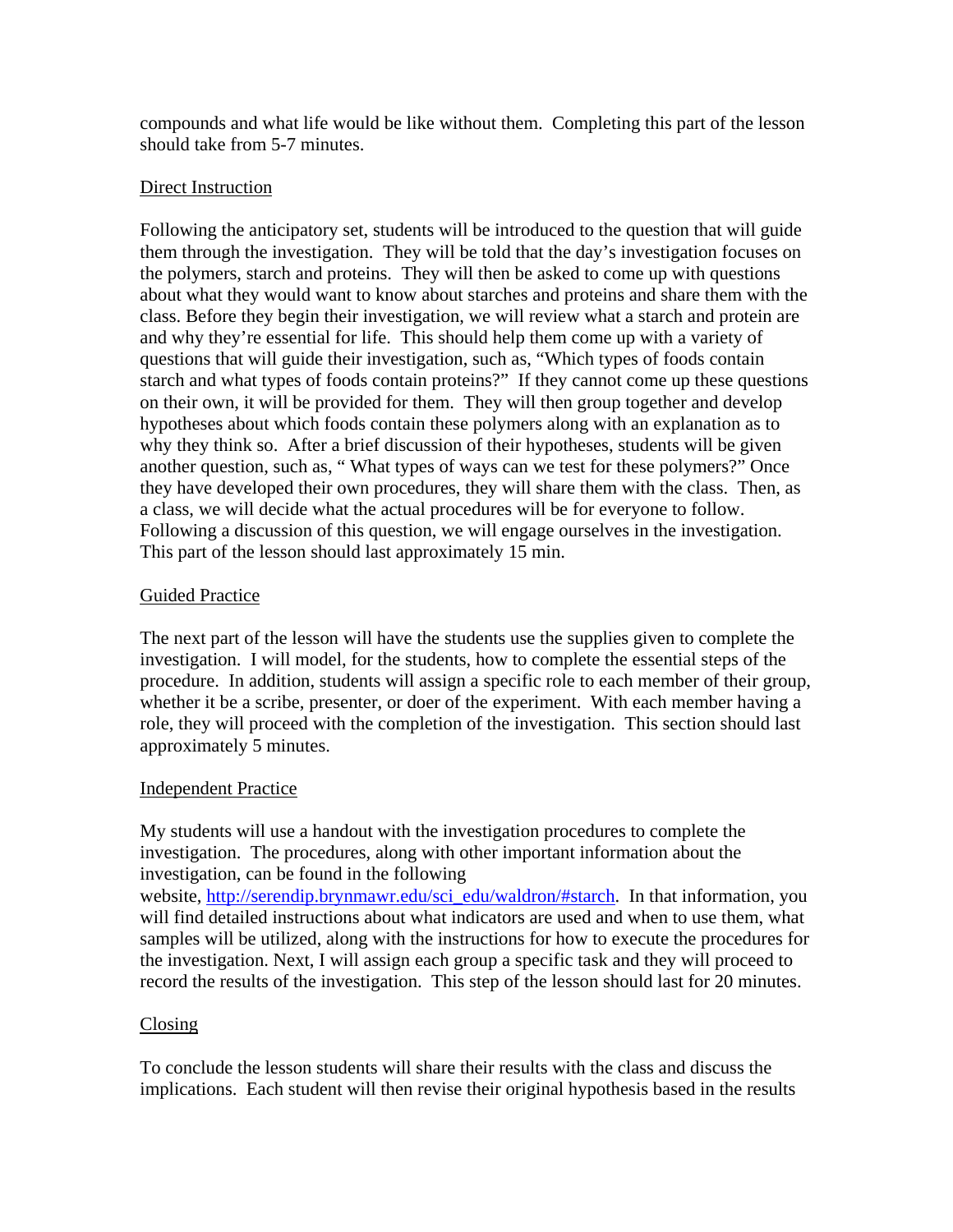of their investigation. After each student makes their modifications, I will check to make sure their hypotheses are relevant to investigation. Then we will discuss how the new hypotheses will serve as the starting point for the next day's lesson. The closing of the lesson should take no longer than 5 minutes.

# **Homework**

Students will complete follow up questions on the investigation for homework. The questions will involve understanding the purpose of the investigation and what types of new questions we can use to build on what we learned from the completed investigation. They will bring the answers to these questions in class the next day and review how their conclusions correlate with the iterative nature of the scientific process. They will also use the information begin their next investigation of what is in our food.

#### Activity 2 **Objectives**

Students will build on their previous investigations by applying what they learned to the activity of the day. This will help reinforce the skills they need to master in order to understand the iterative nature of science. They will also use appropriate instruments and techniques to measure and collect data in the investigation increasing their mastery of the scientific process. By the end, students will be able to identify and differentiate between the foods that contain starches and proteins. The concepts from this lesson will continue to increase their mastery of the scientific process.

### Anticipatory Set

Students will begin class by exploring their hypotheses regarding which foods contain the polymers starch and proteins. After reviewing their hypotheses, students will share them with the class and we will discuss the strengths and weaknesses of the arguments. During this time we will discuss how reasonable each hypotheses is and how the proposed hypotheses can be tested.

### Direct Instruction

During this stage of the lesson students will be asked to hypothesize the answers to three specific questions, which include hypothesis about, *which types of foods contain starch, which types of foods contain proteins, and to predict the content results of certain foods (ex. Beans, Butter, Jelly, Bread, and Yogurt).* When they have achieved a full understanding of the material, they will move on with their hypotheses and followed by a discussion of the hypotheses with their nearby peers.

### Guided Instruction

Next we will collectively come up with the proper testing to help us identify the appropriate testing to be used for our hypotheses. To do so, I will guide them the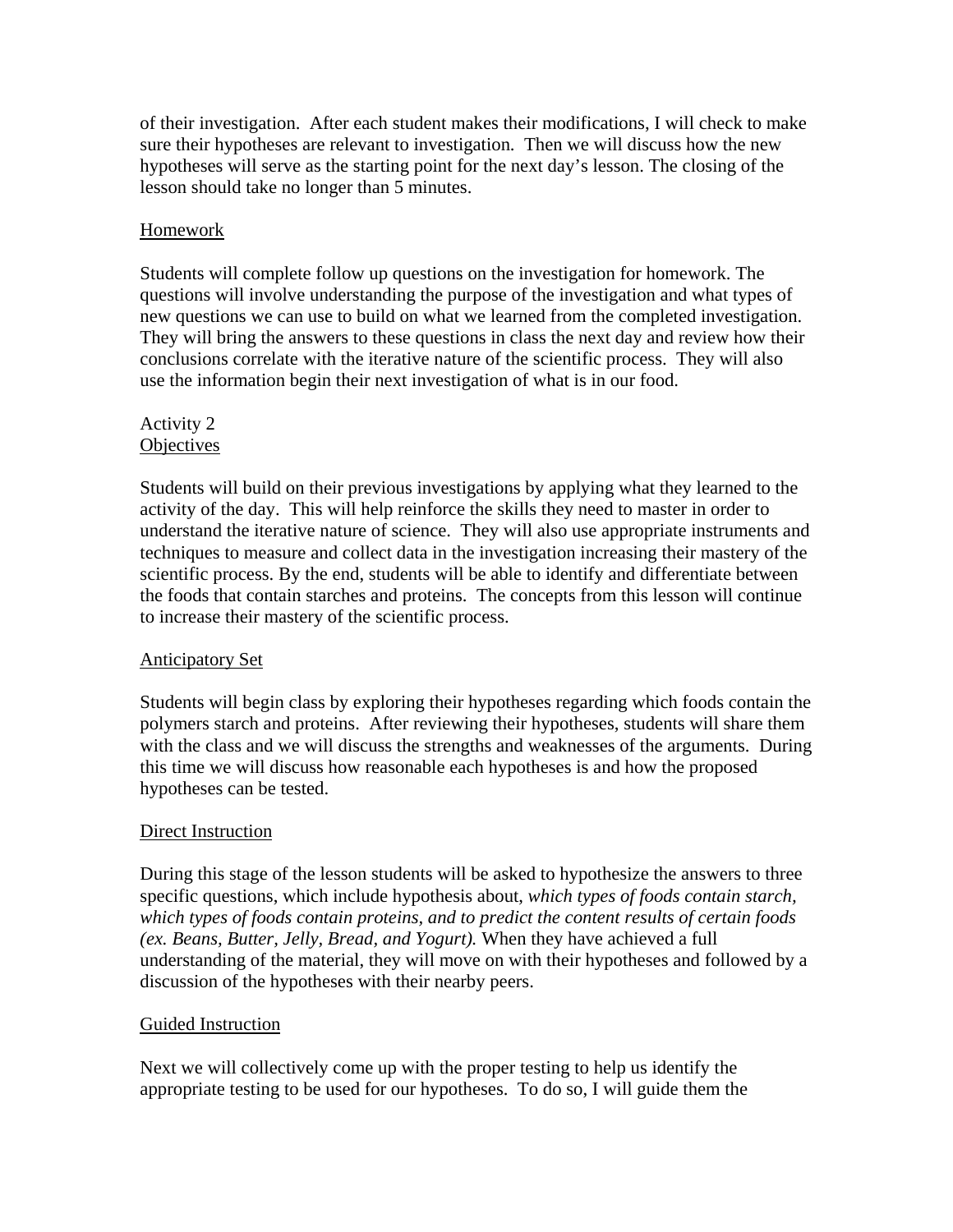possible testing options that are realistic for us to complete. After a review of our possible testing options, we will decide as a class which option is best for us and then organize the procedures to suit our needs.

### Direct Instruction

Once the class has decided on a way to test our hypotheses, each test will be assigned to a specific group. Each group will then test their given hypothesis and collect data based on the results of the test. As the students complete their test and collect their data they will answer questions that coincide with the procedures in the investigation. After the students complete the investigation and questions they will discuss their answers with their nearby peers.

# Closing

To close the class, students will be asked to assess the results from the investigation and modify or revise their initial hypotheses made in the beginning of the class. To exit the classroom they will be responsible for summarizing their revisions on a notecard.

# Homework

Students will review the question I asked to close the class and identify how they could test their new hypotheses. Their new hypotheses and test will be used as a starting point for the next lesson.

### Activity 3 **Objectives**

Today's activity will be a follow-up to yesterday's investigation. By the end of the today's lesson students should gain a better understanding of the iterative nature of science. They will accomplish this by modifying and revisiting hypotheses they created in the previous investigation. The new hypotheses or questions they will develop will be tested and analyzed again. This will assist them in understanding the proper procedures necessary to implement the iterative practices in the scientific process. My students will also be able to apply appropriate instruments and techniques to the investigation, which should increase their mastery of the subject.

### Anticipatory Set

Students will be asked to explain their new hypothesis or new questions and identify how they expect to test it. Following their completion of the question, they will share their answers with the class as we discuss the strengths and weaknesses of many of the new hypotheses. It will be made clear that their new hypotheses should be a modification or revision of their old hypotheses based on the results of the previous investigation. Once that is identified, they will relate their own experience with the iterative practices that fuel the scientific process.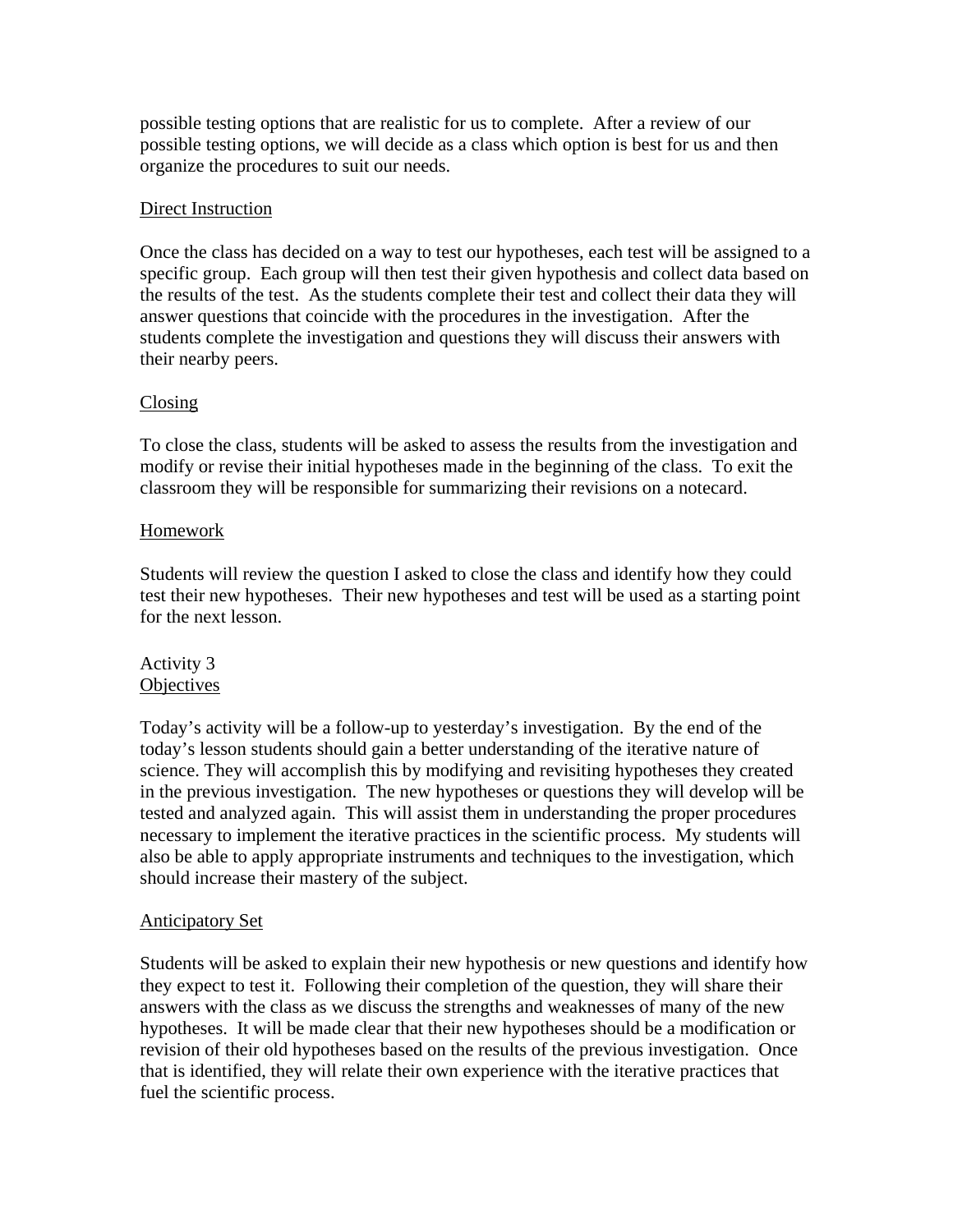#### Direct Instruction

At this point, students should have recognized that, while they may have new hypotheses or questions, the procedure they will use to test their new purpose could be tested in very much the same way depending on the purpose identified. However, some of them are more than likely to come up with questions that may be out of your capabilities to test. Some questions may include, "Why do our bodies need starch and protein? Or how come some foods test for both starch and proteins?" When this becomes the case, students should explore their purposes using the any resources available. They will be told that sometimes a known testable procedure for a hypothesis or question might not be available. When this occurs, a person must develop their own ways of testing their theories. Furthermore, to address this challenge, my students will use the Internet to explore and identify additional resources to help them design their new procedures.

### Guided Instruction

In this phase of the lesson, students will be guided through the development of the procedure to test a theory. To begin, we will review the 6 critical steps of the scientific method along with the significance of each step. Following that, they discuss with students sitting near them, their hypotheses about how to conduct a test for their hypotheses/questions. After their discussion with each other, they will use the Internet to explore and record potential answers to their questions.

#### Independent Practice

During this phase of the lesson, students will collect information from Internet regarding their newfound purposes. In addition, they will use that information to develop the procedures to test their theories. While they develop a procedure that can be tested, they will remember to include the scientific method format that is widely used throughout science curriculums around the country. That being the guiding structure of the of discovery, which includes starting with a purpose, performing research, creating a hypothesis, testing that hypothesis, collecting the data, analyzing it, and finishing with a conclusive summary. Their procedures will reflect a similar structure when developed.

#### Closing

To end the class, students will be asked to reflect on the day's lesson. They will be asked to explain how their procedures reflect the iterative nature of the scientific process. Included in their explanations should be examples that highlight opportunities for revisions and modifications to be made and then tested reinforcing the cyclical essence of the scientific process.

#### Homework

Students will be expected answer with an explanation the following question for homework, "Explain how starches and proteins are used by the body." Their explanation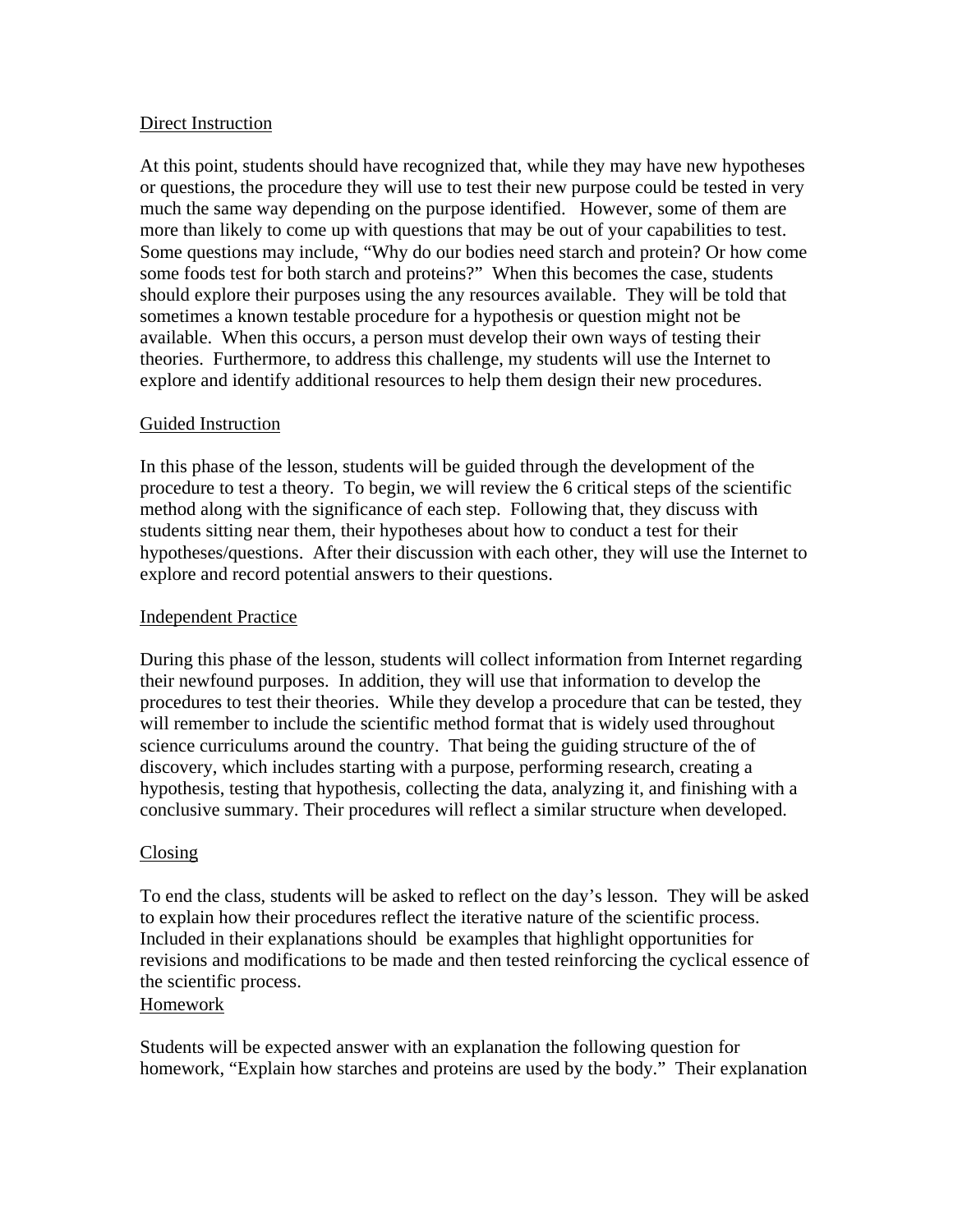of the way our bodies interact with starches and proteins will serve as the starting point for the next day's lesson.

## **Annotated Bibliography**

- 1) A Practical Iterative Framework for Qualitative Data Analysis: International Journal of Qualitative Methods; International Institute For Qualitative Methodology. Prachi Srivastava, University of Ottawa. Nick Hopwood, University of Oxford, 2009. *This source was utilized to provide evidence for the argument of this unit, which explains how it is critical to understand the iterative nature of science. The source supports the argument by providing examples of how analyzing information can be done more efficiently when using iterative practices. The source is considered reliable because it originates from two of the more prestigious universities in the world.*
- 2) Learning and Problem Solving as an Iterative Process: Learners' Living Repository: LEAR. Richard Oppermann, Christoph G Thomas. German National Research Center for information Technology, Sankt Augustin, Germany, 2013. *This source facilitates the argument of this unit even further by explaining the versatility of the iterative process. Its versatility is implied with the many examples the source provides. The examples highlight how critical the skill of problem solving is in our world. Furthermore, if a person can master this skill, they can implement throughout many facets of their life, including education, but particularly in science. This further justifies and makes clearer the theme of this unit. This source is substantiated by the fact that it was published in Germany, by an institute founded by the government.*
- 3) Physical Science Magazine: "What are the benefits of hands-on learning? How do I justify a hands-on approach?". David L Huary, Peter Rilero. Journal of Science Teacher Education. April 24, 2013. *This source supports the overarching theme of the unit, by explaining the benefits of using hands-on learning. Specifically the passage focuses on just how essential hands-on learning is for science. The article makes its point using support from the early education philosophers who also favored the hands-on approach style of learning. It continues its argument by providing examples of the different ways the hands-on approach can be utilized in a scientific setting. I consider this source to be reliable because it was published by a well-established science magazine by accomplished science educators.*
- 4) "The Real Process of Science". University of California Museum of Paleontology. 17 March, 2013. <[http://undsci.berkeley.edu/article/0\\_0\\_0/howscienceworks\\_02>](http://undsci.berkeley.edu/article/0_0_0/howscienceworks_02) *This source serves as the basis of my argument for the unit. It explains how the nature of the scientific process is iterative. It does so by providing examples of multiple steps can be revisited or revised to produce new insights. It then*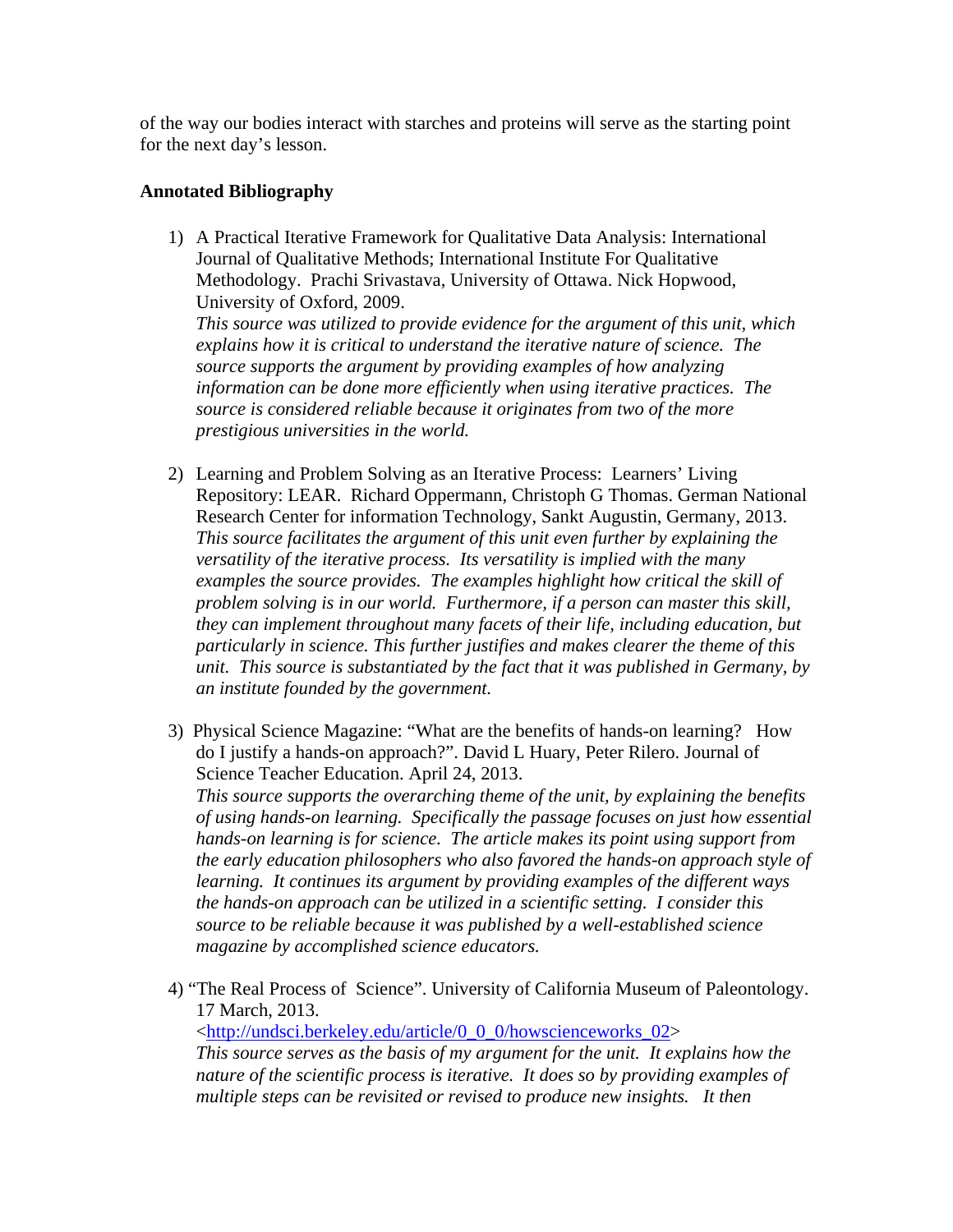*highlights how the recycling of many of the practices reinforces the iterative nature of the process. I consider this to be a reliable resource because the website and the information provided was designed by the University of California Museum of Paleontology.* 

5) Starch and Protein Investigation. University of Pennsylvania, Biology Department. Dr. Ingrid Waldron, Dr. Jennifer Doherty. November 2012. <[http://serendip.brynmawr.edu/sci\\_edu/waldron/#starch](http://serendip.brynmawr.edu/sci_edu/waldron/#starch)> *This source was of great use to me because it provided the basis for all the activities in the unit. The investigation highlights the iterative nature of science by constantly revisiting and revising integral concepts of the investigation. The source reinforces the important nature of science by having the students practice specific skills repeatedly. This source is a reliable resource because it was developed by experienced, well established University of Pennsylvania professors.* 

#### **Appendix/Content Standards**

#### Content Standards

[3.7.10.B:](https://phila.schoolnet.com/StandardDetail.aspx?content_id=b0f882b5-c562-4c94-aefc-e6f608f3da75&referrer=%7e%2fAlign%2fCurriculumDetail.aspx%3fcontent_id%3dBB31CA58-6148-4D7B-915A-A4D10579F725%26curr_nav_id%3d3%26referrer%3d%257e%252fAlign%252fMaterials.aspx%253fcontrol%253dCurriculumSearchControl.ascx) Apply appropriate instruments and apparatus to examine a variety of objects and processes.

[3.2.12.C:](https://phila.schoolnet.com/StandardDetail.aspx?content_id=8d35a297-b822-4057-87f5-7f83b4014b1f&referrer=%7e%2fAlign%2fCurriculumDetail.aspx%3fcontent_id%3dBB31CA58-6148-4D7B-915A-A4D10579F725%26curr_nav_id%3d3%26referrer%3d%257e%252fAlign%252fMaterials.aspx%253fcontrol%253dCurriculumSearchControl.ascx) Apply the elements of scientific inquiry to solve multi-step problem

[3.2.10.B:](https://phila.schoolnet.com/StandardDetail.aspx?content_id=1f1c5b2e-0be1-452f-860c-51ba337fb00c&referrer=%7e%2fAlign%2fCurriculumDetail.aspx%3fcontent_id%3dBB31CA58-6148-4D7B-915A-A4D10579F725%26curr_nav_id%3d3%26referrer%3d%257e%252fAlign%252fMaterials.aspx%253fcontrol%253dCurriculumSearchControl.ascx) Apply process knowledge and organize scientific and technological phenomena in varied ways.

[3.2.12.B:](https://phila.schoolnet.com/StandardDetail.aspx?content_id=b47d9a11-b286-4506-a38b-19167e38dd3e&referrer=%7e%2fAlign%2fCurriculumDetail.aspx%3fcontent_id%3dBB31CA58-6148-4D7B-915A-A4D10579F725%26curr_nav_id%3d3%26referrer%3d%257e%252fAlign%252fMaterials.aspx%253fcontrol%253dCurriculumSearchControl.ascx) Evaluate experimental information for appropriateness and adherence to relevant science processes.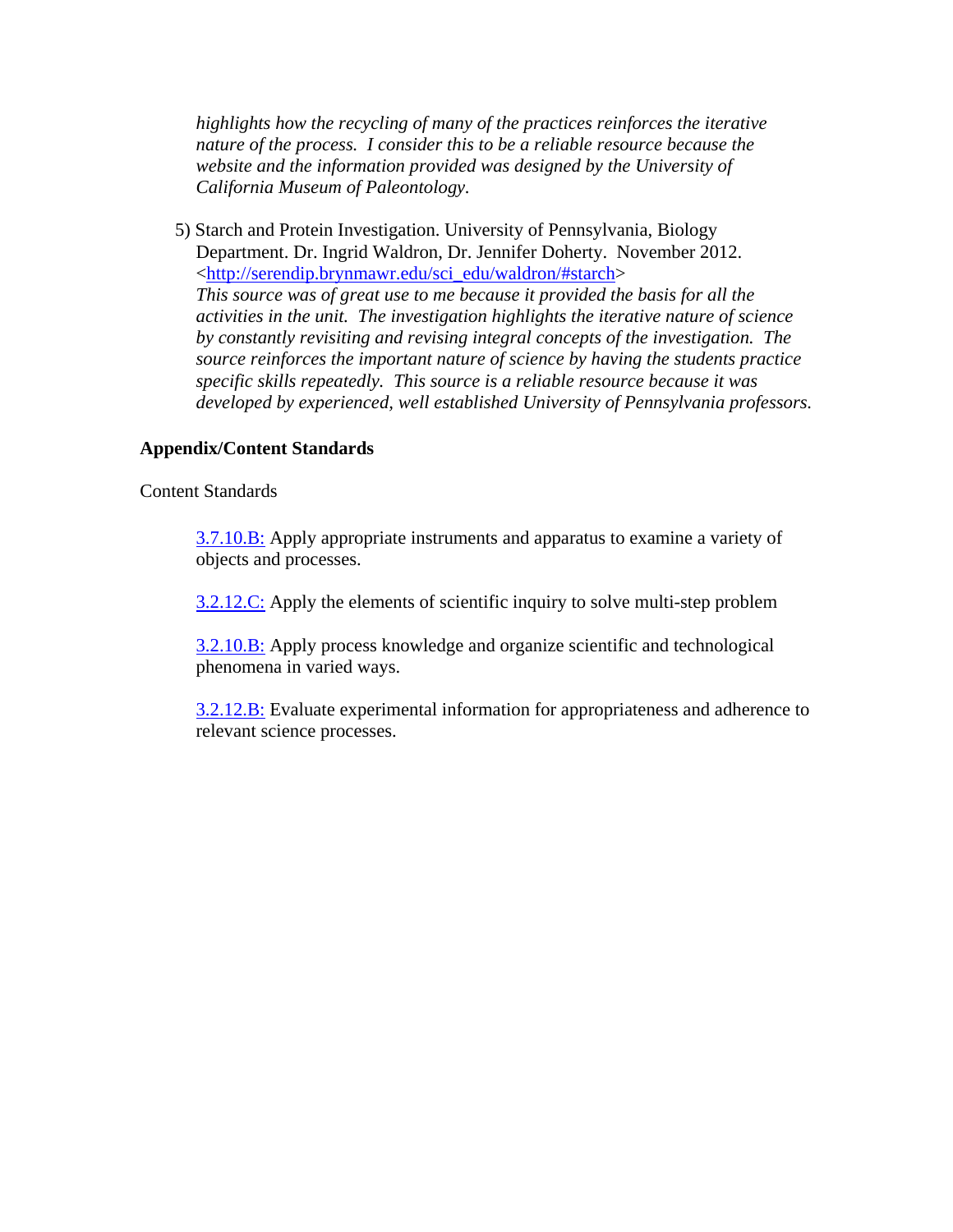Scientific Process Model 1